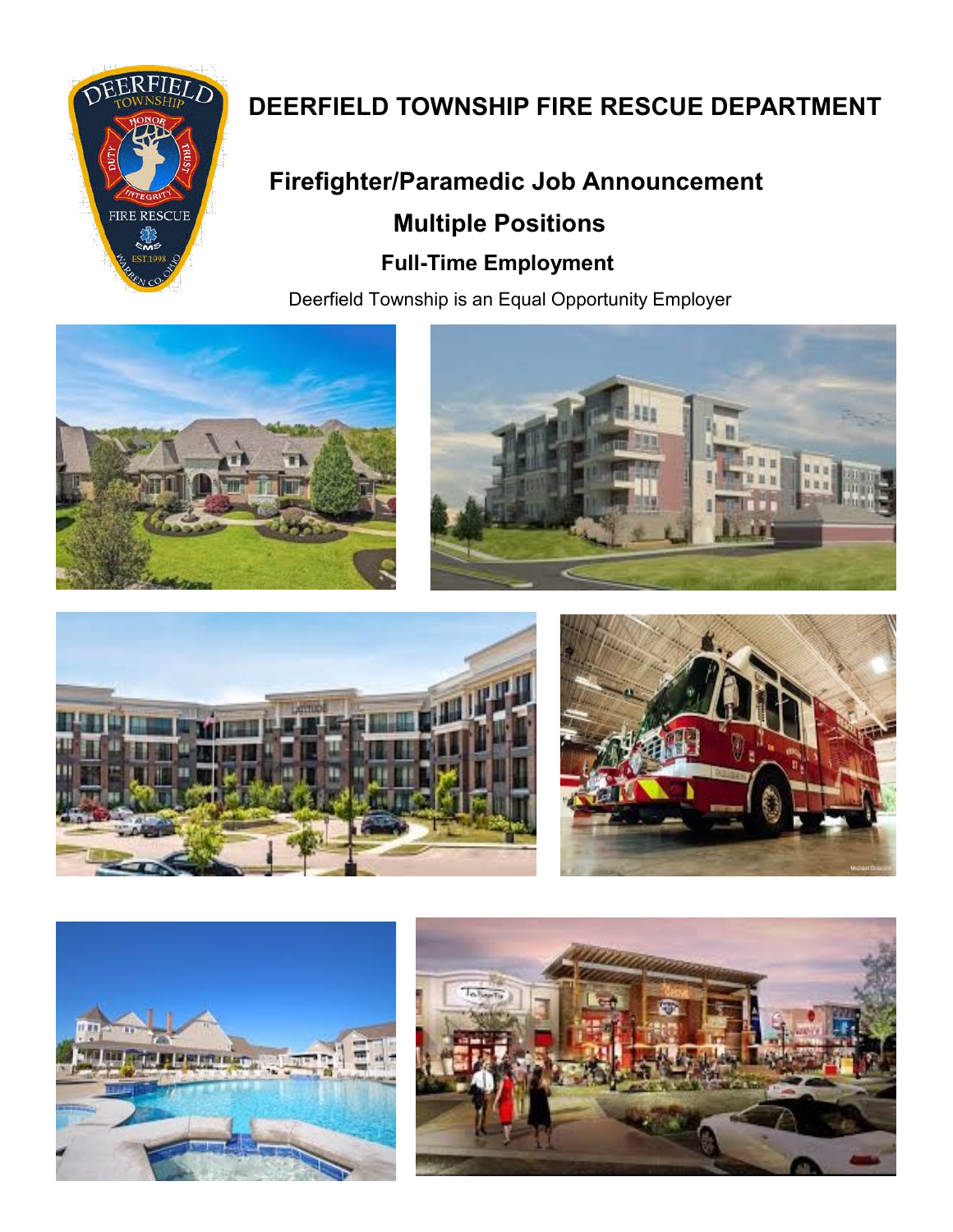# **ABOUT DEERFIELD**

Deerfield Township spans 16 square miles in the southwest corner of Warren County and has borders with both Hamilton and Butler Counties. The Township is located along Interstate 71, north of Interstate 275 and is bordered on its east side by the Little Miami Scenic River. It is currently the most populous jurisdiction in the county with over 38,000 residents. Deerfield has a diverse housing stock, excellent schools, a robust park system, and a bustling retail and entertainment scene.

Townships are a political subdivision authorized by the State of Ohio to perform a wide variety of services for a community. They were the first form of local government created in the State of Ohio.

Since the Ohio Constitution was adopted in 1851, the basic structure of township government has remained relatively unchanged. Townships are guided by an elected three member Board of Trustees and an elected Fiscal Officer.

The board sets forth township policies, guides the affairs and functions of the government, and appoints the Township Administrator to manage the day to day operations. The Deerfield Township Administration is made up of several departments including:

- Economic Development
- **Finance**
- Fire & EMS
- Planning and Zoning
- Service Department Parks & Recreation/ **Cemetery**
- Service Department Public Works

Additionally, the Township partners with the Warren County Sheriff's Department to provide police service.

# **ABOUT DTFR**

Deerfield Township Fire Rescue (DTFR) operates out of four strategically located fire stations with an ISO Class 2 rating. DTFR has a daily staffing of 20 and operates four Engine Companies, a cross-staffed Ladder and Heavy Rescue Company, and four Paramedic Transport Units under the direction of a Deputy Fire Chief.

# **MISSION STATEMENT**



The Deerfield Township Fire Rescue Department's mission is to protect the quality of life for present and future generations through interaction with our community, compassionate service, and an atmosphere that encourages duty, honor, trust, and integrity.

# **VISION STATEMENT**

It is the vision of the Deerfield Township Fire Rescue Department to continue to grow and adapt to our ever changing community, and to provide the highest level of public safety to our citizens.

Visit our website at www.choosedeerfield.com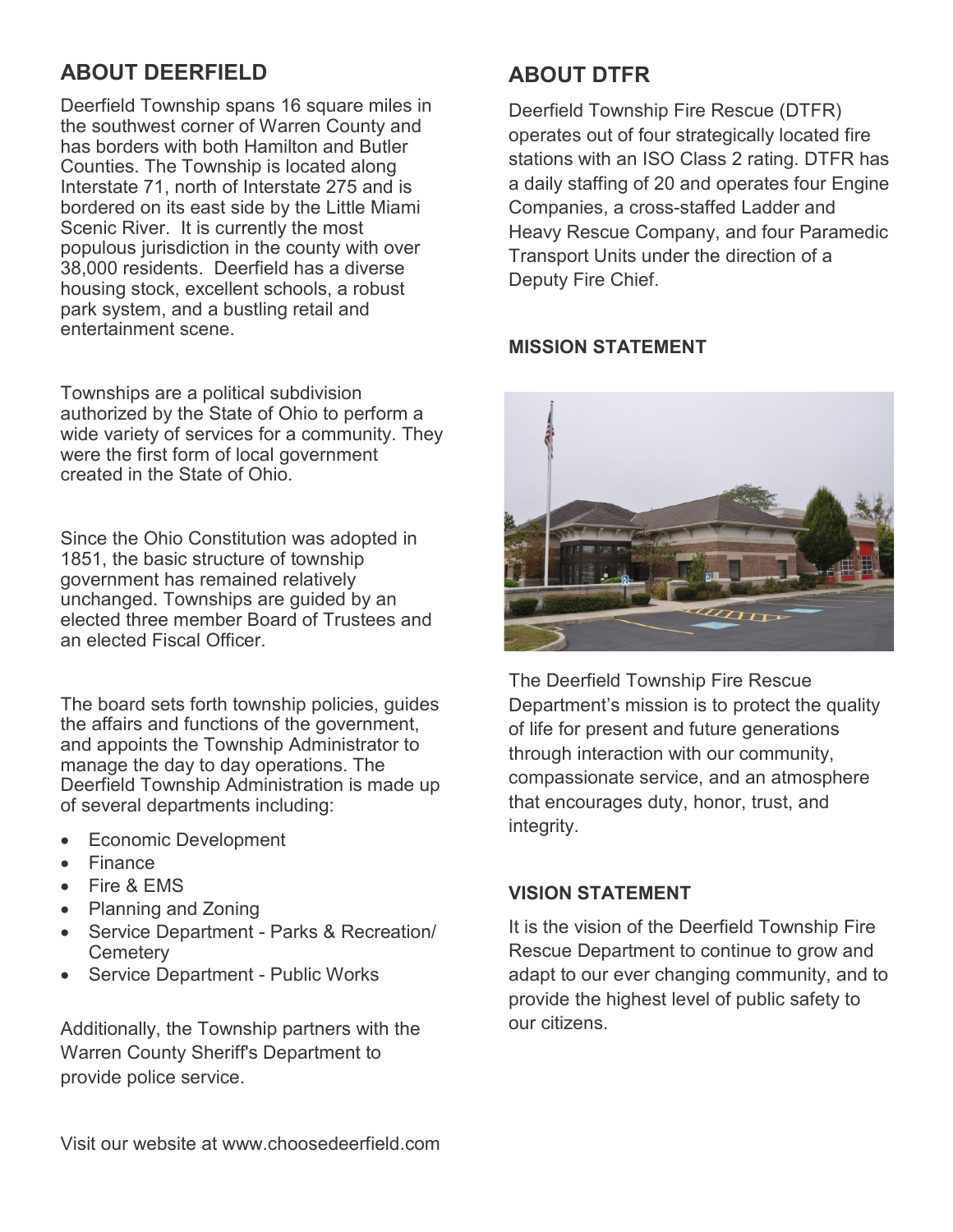# **VALUE STATEMENT**

Fire and Emergency Medical Services is a customer-driven industry that must meet the expectations of the citizens we service. To meet these expectations, our personnel must exhibit the following core values and principles:

- Duty
- Honor
- Trust
- Integrity



# **DTFR ORGANIZATION**

DTFR is currently comprised of 49 full-time employees and approximately 30 part-time employees. The department is operated under the direction of the Fire Chief and his command staff that is comprised of three Deputy Fire Chiefs who direct the daily operations of each shift. Each fire station is managed by Captain and two Lieutenants. Station 56 - 8395 Snider Road and Station 57 - 3435 US 22/3 are staffed by six personnel. Station 58 - 2095 Kings Mills Road and Station 59 - 3650 Butler Warren Road are staffed by four personnel. DTFR has two staff officers who work M-F (a Captain of Fire Prevention and an EMS Lieutenant) and a Department Mechanic.

# **EMPLOYMENT BENEFIT PROFILE**

#### **Pay** 2022 - \$71,021.85

• Plus the ability to earn  $$9,616.10$  (\$80,637.60) additional through contractual pick up hours.

#### **Work Week**

- 48 hours with 3-week kelly-day
- Overtime after 212 hours in each FLSA period

#### **Insurance**

- Choice between High Deductible Health (HSA) Insurance or a PPO Insurance Plan
	- See Collective Bargaining Contract
- Vision and Dental Plan

#### **Pension**

- Ohio Police & Fire Pension Fund
- Ohio Deferred Compensation available

#### **Other**

- Employees are eligible for 24 hours of additional pay (Contract Time) if the time is available on the schedule per FLSA period
- College Tuition DTFR pays 100% of college expenses for up to 5 employees at a time.

#### **Vacation Time**

- After 6 months 48 hours, After 1 year 48 hours
- 2 to 5 years 96 hours,
- 6 to 10 years 144 hours
- 11 to 15 years 192 hours
- 16 to 20 years 216 hours
- 20+ years 240 hours

#### **Holiday Time**

 96 hours of paid time off each year and time and a half when an employee works ten identified holidays

#### **Sick Time**

 12 hours of sick time accrual per month, up to 48 hours of sick time can be used as personal time annually

#### **Shift Trades**

 Employees are eligible to trade shifts within their rank classification.